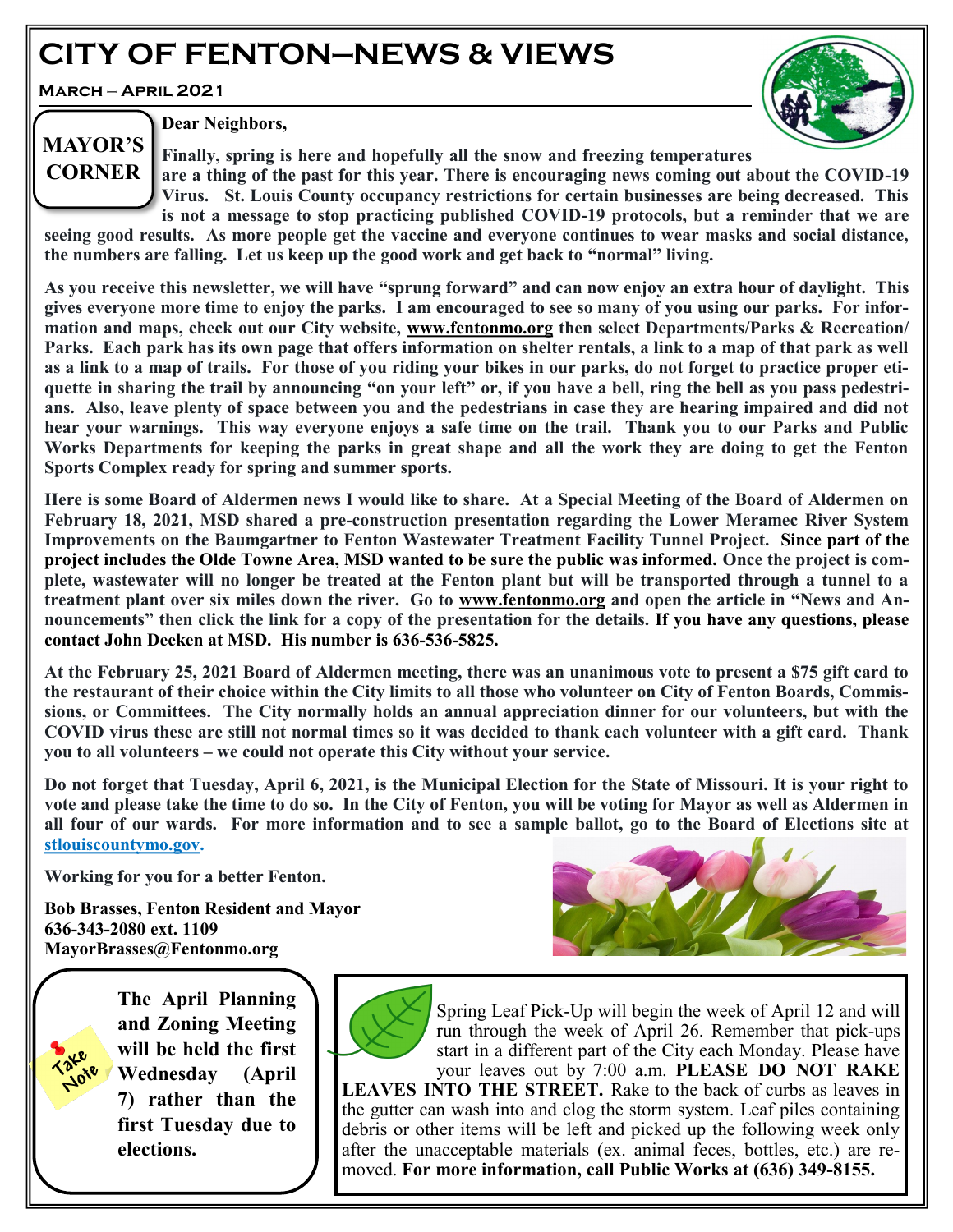

On **Wednesday, April 7, 2021,** the Planning & Zoning Commission will hold a Public Hearing at 7:00 p.m. during their regularly scheduled meeting at City Hall to consider the following:

#### **OLD BUSINESS:**

✓ **CASE 2021-SUP-01:** A Petition by STL Automotive Group for a Special Use Permit to operate a Used Automotive Sales establishment and Automotive Service Store at 49 Gravois Road. The property is zoned "OT-1" Olde Towne District.

#### **NEW BUSINESS:**

- ✓ **CASE 2021-SUP-03:** A Petition by Michael Grewe of St. Louis Pickle Plex for a Special Use Permit to operate an Indoor Unlimited Recreation Facility (pickleball complex) at 751 Gravois Bluffs Boulevard. The parcel is zoned "C-1" Commercial District.
- ✓ **CASE 2021-TXT-04:** A Petition by Byerly RV for amendments to the Zoning Code as follows: 1) to amend Section 400.030 Definitions to add the term "Recreational Vehicle Storage"; and 2) amend Section 476.010 Land Use Matrix to allow Recreational Vehicle Storage as a use allowed by Special Use Permit in the "BP-3" Business Park District.
- ✓ **CASE 2021-SUP-04:** A Petition by Byerly RV for a Special Use Permit for Recreational Vehicle Storage at 2000 Mraz Lane. The parcel is zoned "BP-3" Business Park District.
- ✓ **CASE 2021-SUP-05:** A Petition by Grimes Consulting on behalf of Puzzle Warehouse for a Special Use Permit for the following: 1) to increase the primary floor area of a building to greater than 50,000 square feet; and 2) to reduce the minimum required parking for an office/warehouse. The parcel is addressed as 1600 Headland Drive and is zoned "BP-3" Business Park District.
- ✓ **CASE 2021-SPR-02:** A Petition by Grimes Consulting on behalf of Puzzle Warehouse for Site Plan Review of a proposed building addition at 1600 Headland Drive. The parcel is zoned "BP-3" Business Park District.

### **APRIL IS SAFE DIGGING MONTH**

**April is Safe Digging Month nationwide. Missouri law requires that any person making or beginning any excavation notify Missouri One Call System at least three but not more than ten working days in advance except in case of emergency to have your facilities marked. It's easy! Call or complete an online request prior to any digging or excavating this includes gardening!**

#### **1-800-DIG-RITE or 811 or www.mo1call.com**



## **FORMS AVAILABLE ONLINE**

**Just a reminder that the following forms are available on our website, fentonmo.org, and can be filled out online by residents and businesses:**

- Board Interest Form
- Request for Public Records
- Code Violation/Complaint Form
- Citizen's Police Enforcement Request
- Vacation Inspection Request (Police)
- Trash/Recycle Cart Replacement
- Trash Service Complaint
- Public Works "Fix It" Request

The forms are located on the respective Department pages and emailed directly to the Department.

#### **BULK PICK UP EVENT**

### **Saturday, May 22 is the City of Fenton Bulk Pickup.**

Look for the insert in next month's newsletter for more details.If you would like more information now, go to our website at fentonmo.org. Here is an opportunity to get started on your spring cleaning!

#### **NEW BUSINESS CORNER**

The following businesses have received an Occupancy Permit and are calling Fenton "home."

#### **Mil Spec, Inc.**

1590 Fenton Logistics Park *Manufacturers of Electric Motors*



#### **Camp Rainbow**

108 Matrix Commons Drive, Office *Warehouse space for organization* 

*that provides summer camp to children with cancer diagnosis*

#### **Accent Group Solutions**

1299 North Highway *Storage and Distribution Services*

#### **LSL Management, dba Kind Goods**

180 Gravois Bluffs Circle, Suite B *Retail sales of medical marijuana and infused products and accessories*

#### **US Capital Development**

2082 Fenton Logistics Park Blvd *Property management office*

**Vogel Sheet Metal and Heating, Inc.**  1576 Fencorp Drive *Expansion of existing business (1642 Manufacturers Drive)*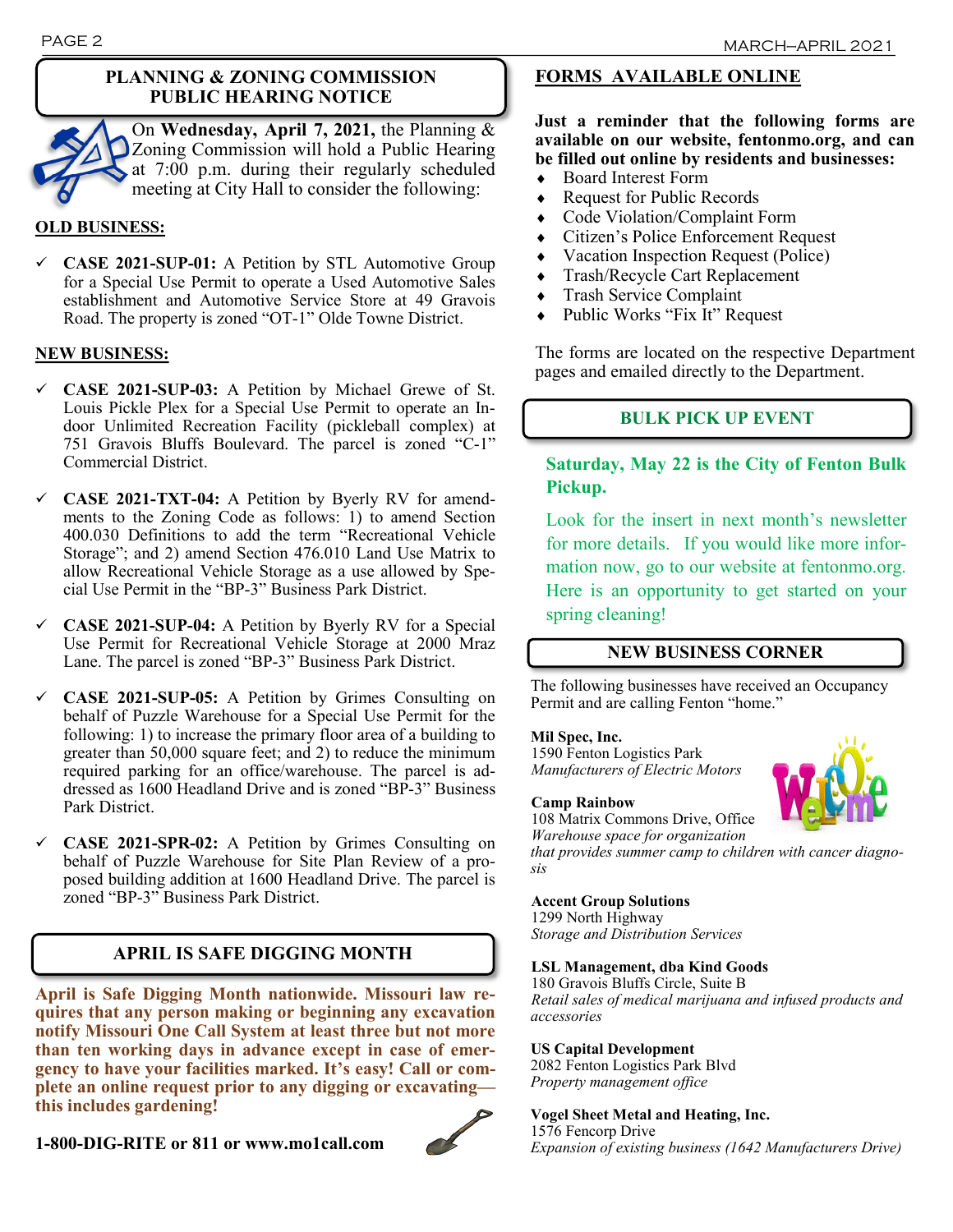PAGE 3 MARCH—APRIL 2021

## ELECTION NOTICE



The City of Fenton will hold its annual General Municipal Election on **Tuesday, April 6, 2021.** Voters will elect one Alderman in Ward 1 for a one-year term, and the Mayor and four Aldermen, one each from the City's

four wards, for two-year terms. The polling places will open at 6:00 a.m. and close at 7:00 p.m. The St.

Louis County Board of Election Commissioners will notify all registered voters by mail of their **VOTE** respective polling place.



Candidate filing opened on Tuesday, December 15, 2020 at 8:00 a.m. and closed on Tuesday, January 19, 2021 at 5:00 p.m. Forms for filing were provided by the City of Fenton, Office of the City Clerk, 625 New Smizer Mill Road.

The following is a list of candidates, as of January 19, 2021, that will appear on the ballot in the order they were filed:

#### **MAYOR ALDERMAN—WARD 1 ONE YEAR**

Bob Brasses 911 Woodway Circle

Ralph Cruts 4 Forest Oak Court

Brian Wisbrock

#### **ALDERMAN—WARD 1 ALDERMAN—WARD 2**

Kevin E. Yarbrough 610 Winter View Circle

### **ALDERMAN—WARD 3 ALDERMAN—WARD 4**

Chris Clauss 886 San Sebastian Peter DuBois 1223 Woodridge Trails Dr.

415 Courtney Estates Drive

Thomas L. Byron 1620 San Simeon Way Susan Jokerst 1412 Uthoff Farm Trail

**For more information, please contact City Clerk Jane Hungler at (636) 343-2080.**

### **VOLUNTEER OPPORTUNITIES**

The City of Fenton is seeking volunteers for the following appointments:

- **The Park and Recreation Committee, Ward 1, term ending January 2023.**
- **The Park and Recreation Committee, Ward 2, term ending January 2022.**



#### **ST. LOUIS COUNTY POLICE FENTON PRECINCT**

**Please Slow Down –** With warmer weather upon us, our children will be enjoying the outdoors. Help us to provide a safe and secure environment for both you and your children by paying special attention to the speed limit in your subdivision. The City of Fenton maintains a **20 miles per hour** speed limit on all residential streets within the City limits.



St. Louis County Police Department and the City of Fenton's number one complaint from citizens is speeding vehicles in residential areas. Please feel free to report any concerns to the police department. An officer can conduct radar in the area or our radar trailer can be set up to slow down traffic.

**Q & A with the Captain –** The City of Fenton's new Captain R. Kevin Lawson was unable to conduct all the "meet and greets" with Fenton's residents that he planned due to COVID-19. Captain Lawson will be joining the front desk attendant at RiverChase for a few hours giving visitors to RiverChase an opportunity to meet the Captain and ask any questions they may have. Time and date to be announced.

**Preventable Crimes –** The majority of crimes that affect the neighborhoods and residents in the area are preventable crimes. As the weather has become nicer, thieves take to the streets in the evening hours looking for easy targets. They are looking for open garage doors, unlocked car doors, and items left in yards or front porches. So remember to keep your garage doors closed, keep your vehicles locked with valuables out of sight, and keep your personal items from your yard stored and out of sight.

**Watch for Motorcycles –** After being cooped up for weeks during the COVID-19 pandemic, warmer weather and the need for continued social distancing could find many more motorcycles on our roadways this spring and summer. The Missouri Department of Transportation and the Missouri Coalition for Roadway Safety want to remind motorists to **watch for motorcycles** in order to help prevent motorcycle crashes, deaths and injuries on Missouri roadways.

The NHTSA offers the following tips to drivers on how to prevent a fatal crash with a motorcycle:

- Allow the motorcycle the full width of a lane at all times.
- Always signal when changing lanes or merging with traffic.
- Check all mirrors and blind spots for motorcycles before changing lanes or merging with traffic, especially at intersections.
- Never drive distracted or impaired.

#### **Neighborhood Policing Officer Aaron Dilks Precinct Phone (636) 349-8120**

## **EMPLOYMENT OPPORTUNITIES**

**If you would like to be part of City of Fenton staff, please check out our website at fent onmo.org for job openings. If you have ques tions, contact Jane Hungler at 636-343-2080.**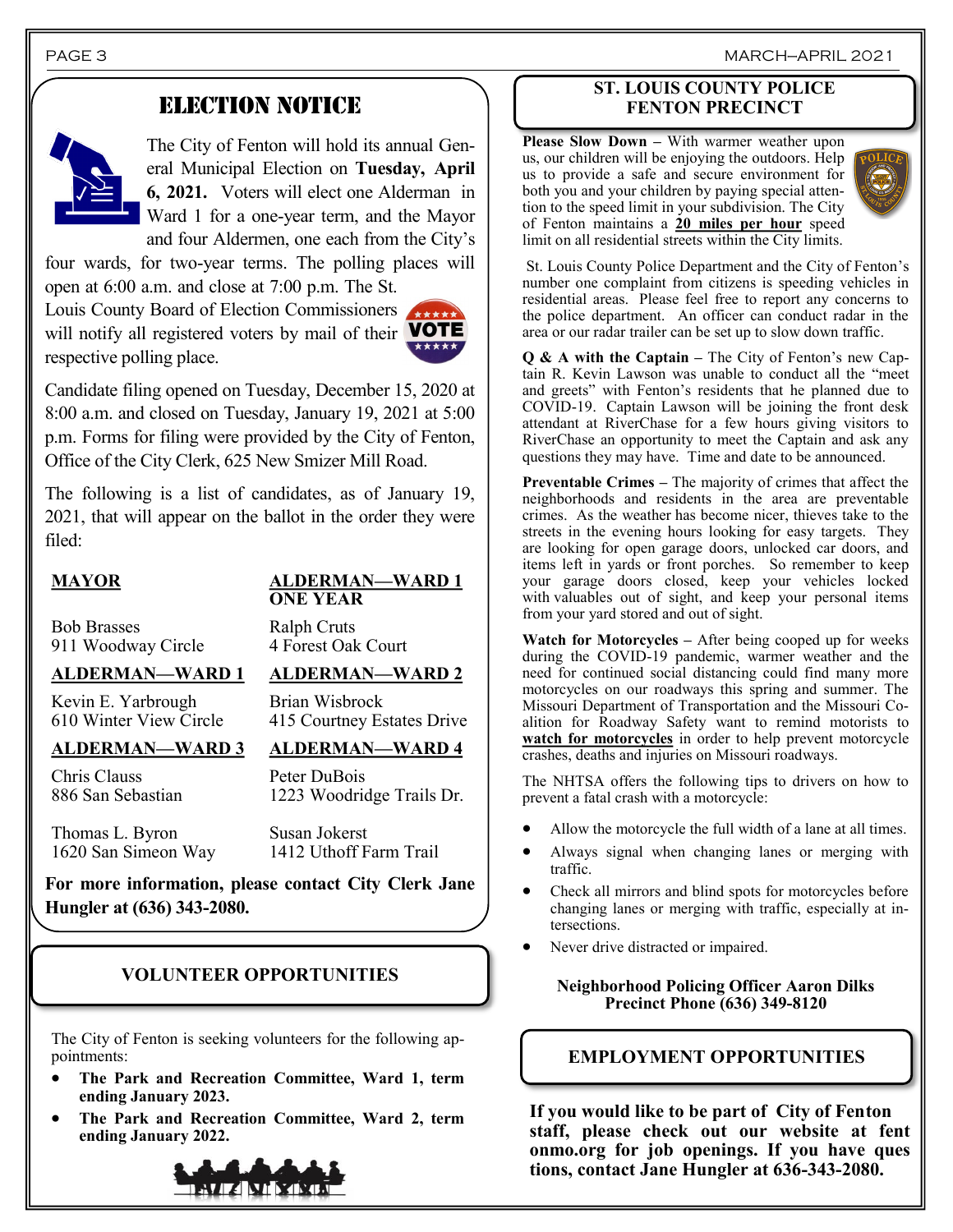#### PAGE 4 MARCH—APRIL 2021

#### **DECISIONS FROM THE FEBRUARY 2021 BOARD OF ALDERMEN MEETINGS**

#### *DECISIONS*

✓ Approved Staff to review options with pool vendors and contractors.



- $\checkmark$  Approved Staff to work with Design Studios to define scope of the Park Master Plan.
- $\checkmark$  Approved City Attorney to negotiate the terms and agreement with Pepsi.
- $\checkmark$  Approved to utilize the City's Engineering Services to design the new pavilion located at 995 Larkin Williams Road.
- $\checkmark$  Approved, with conditions, Site Plan Review of proposed Accessory Structure at 211 Fabricator Drive.
- Approved to create new Athletic Field Maintenance Worker position and job description.
- $\checkmark$  Approved to provide City's volunteer members a \$75 gift certificate to a restaurant of their choice in the City of Fenton in lieu of holding Annual (2020) Appreciation Dinner.
- ✓ Approved amended Long-Range Capital Plan (2021-2025).
- $\checkmark$  Approved to increase credit card limit for City Administrator from \$2,500 to \$5,000.

## *ORDINANCES*

- ✓ **#4092** Ord. authorizing the Mayor to execute a second amendment to the contract for prosecuting attorney services with Tim Engelmeyer and Engelmeyer & Pezzani, LLC.
- ✓ **#4093** Ord. amending Chapter 488, Outdoor Dining, of the Zoning Code to adopt regulations for temporary expanded outdoor dining during certain public health orders.
- $\checkmark$  #4094 Ord. amending Section 500.150 of the Municipal Code to amend regulations for temporary storage containers and adopt regulations for temporary office facilities.
- ✓ **#4095** Ord. authorizing a change order to the contract with General Code, LLC for one-time codification services for the Fenton Municipal Code to authorize reorganization of the City's Zoning Code.
- ✓ **#4096** Ord. authorizing the Mayor to execute an agreement with Cardinal Vending, Inc. for vending machine services.
- ✓ **#4097** Ord. authorizing the Mayor to execute an agreement with N.B. West Contracting Company for the Fenton Sports Complex Parking Lot Reconstruction.
- ✓ **#4098** Ord. repealing Ordinance No. 4085 and enacting a revised City of Fenton Personnel Manual.
- ✓ **#4099** Ord. approving a Surface Transportation Program (STP) — Urban Program agreement between the City of Fenton, Missouri and the Missouri Highways and Transportation Commission for S. Old Highway 141 improvements and granting further authority.
- ✓ **#4100** Ord. approving a contract between the City of Fenton, Missouri and SC Engineering, LLC, d/b/a Cochran for oncall, as-needed engineering services.
- ✓ **#4101** Ord. amending the Fiscal Year 2021 Budget.
- ✓ **#4102** Ord. establishing the Year 2021 Municipal Tax Rate for general revenue purposes in the City of Fenton, Missouri at no cents for each one hundred dollars of valuation of all real and personal property.
- ✓ **#4103** Ord. authorizing the Mayor to execute an agreement with Fire Tech, LLC for annual maintenance and on-call maintenance and repair services for the City's sprinkler systems.

#### **REMINDER FROM COMMUNITY DEVELOPMENT**

A reminder that no flag or sign is allowed in the public right-of-way or on any other City property. Please see Chapter 485: Sign Regulations of the City of Fenton Municipal Code by visiting our website at www.fentonmo.org.

Call the Community Development Department at 636-349-8110 with any questions.

## **CORONAVIRUS QUESTIONS OR CONCERNS**

An important number is for the St. Louis County Department of Public Health Hot $line < 314-615-2660$ . This number is for health related questions or concerns, NOT for general information or updates. General information and updates are available online at stlcorona.com. There is also information from the County Executive at fentonmo.org.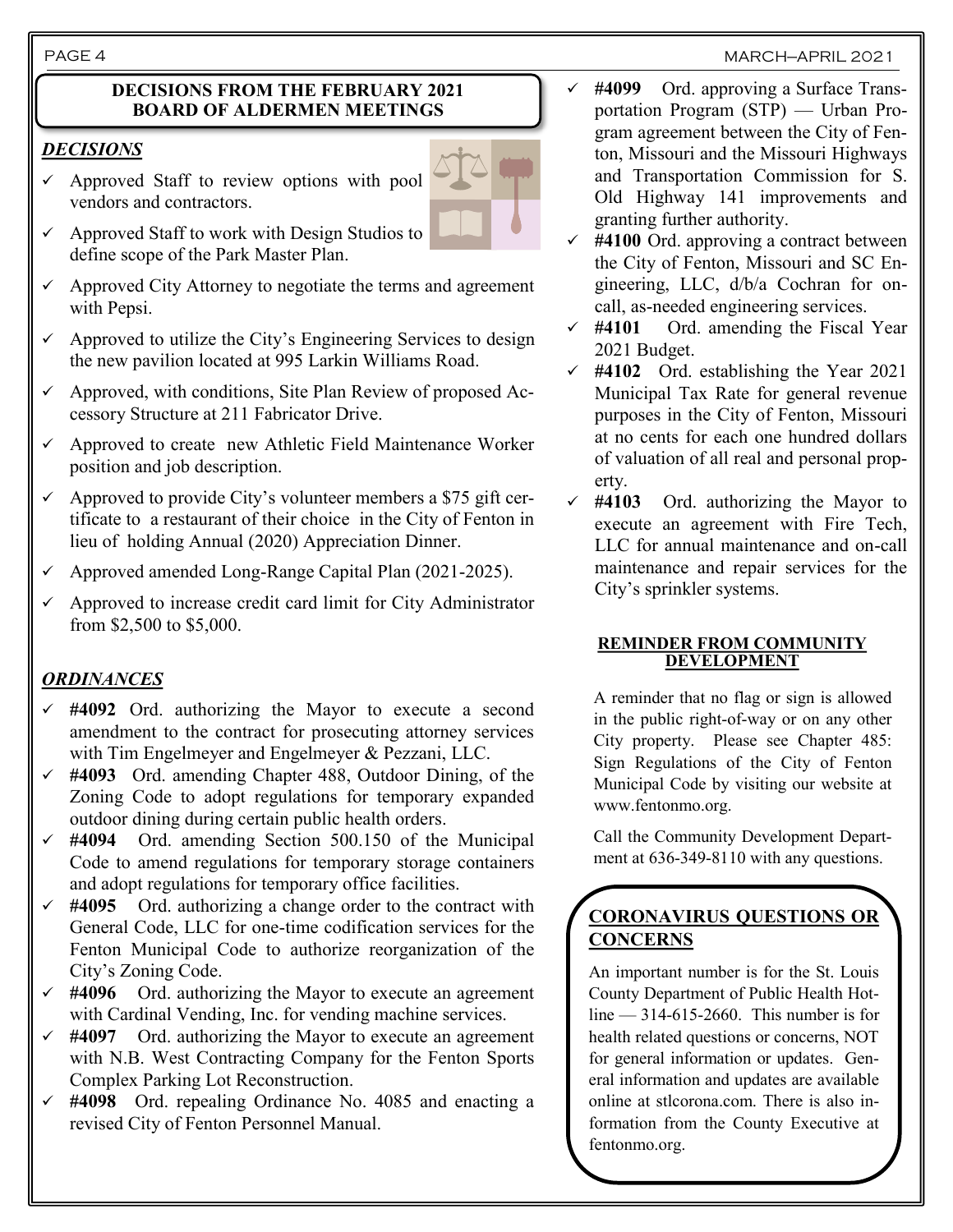**RiverChase has reopened to members only at a 25% maximum occupancy. If you have any questions, please call RiverChase at 636-343-0067.**

#### **To enter the facility members must:**

- Always wear a mask **including when exercising**
- Answer a series of questions about COVID-19
- Have their temperature taken

#### **Hours of Operation:**

Monday – Thursday: 7:00 a.m. – 7:00 p.m. Friday: 7:00 a.m. – 5 p.m. Saturday: 8:00 a.m. – 7:00 p.m. Sunday: 10:00 a.m. – 2:00 p.m.

#### **Tae Kwon Do**

All skills levels 6 years old and up are welcome. \$40 per month. For questions regarding classes, please visit [www.stltkd.com](http://www.stltkd.com) and to sign up for class visit the "Online Registration" tab at [www.fentonmo.org](http://www.fentonmo.org) or call RiverChase at 636-343-0067.

**Silver Sneakers Classes** are classes designed specifically for older adults. RiverChase offers Silver Sneakers Classic, Silver Sneakers Circuit and Silver Sneakers Yoga Monday through Friday, 10:30-11:30 a.m.. Free to Silver Sneakers/ Renew Active/Silver & Fit. All others \$4 per class. Please contact RiverChase for more information.

#### **Personal Training**

First time client special 3 sessions for \$69. *Personal training with a friend!* Small Group Training Special 3 sessions for \$41 per person. Personal Training can be done in-person or virtually.

**Group Exercise Classes!** Single Class Fee: \$8 or 20 Punch Card Fee: \$100 Residents/Members/\$120 non-members

Space is limited. Pre-registration is available using the "Online Registration" tab at [www.fentonmo.org](http://www.fentonmo.org) or by calling 636-343-0067.

#### **Pilates**

Strengthens core and flexibility Mondays 9:15-10:15 am or 5:30-6:30 p.m.



**Circuit Training**  Combo strength and endurance Tuesday/Thursday 9-9:45 a.m.



#### **Buti Yoga**

High intensity yoga with a tribal dance feel Wednesdays 5:45-6:45pm



#### **FENTON COMMUNITY & FARMERS' MARKET**

Fenton Community & Farmers' Market is now accept**ing vendor applications and seeking new vendors for the 2021 season. Applications can be found at fentonmo.org. The market will be held on Saturdays from May 15th-September 25th.**



## **www.facebook.com/FentonParks**

## **PARKS & RECREATION PARKS & RECREATION continued**

#### **T-BALL League (ages 3-5)**

Fee: \$65 – Resident/Members; \$75 – Non-Members

#### **COACH PITCH League (ages 6-8)**

Fee: \$70 – Resident/Members; \$80 – Non-Members

**Both Leagues:** Six-game schedule held at Fenton City Park on Saturday mornings/afternoons. Practices will be held once a week, Monday — Friday, between 5 and 6:30 p.m. The day and time are dependent upon the coach. All l eague information will be emailed via Head Coach in late April.

#### **Deadline to register: April 11 Start Date: May 8**

\*Parent coaches are needed. They will receive a FREE registration credit at the end of the season.\*

### **ADULT SOFTBALL**

Men's leagues are offered Monday, Tuesday, Wednes day, Thursday, Friday and Sunday. Coed leagues are offered on Tuesday.

All leagues are double headers with playoffs. League games will begin April 4th.

Registration is now open for returning men's teams, and all coed teams. (New teams can register beginning February 15th.) Registration fee is \$585 for men's and \$520 for coed teams.

## **FENTON HISTORICAL SOCIETY**

The monthly meeting of the Fenton Historical Society will be held on **Thursday, April 1 at 7:00 p.m.** The Fenton Historical Society is located at #1 Church Street in Olde Towne Fenton.

The Fenton Historical Society & Museum luncheon has been cancelled for the spring and has been rescheduled for the fall on **October 16.** Please mark your calendars.

We are still selling masks at \$3 each at the museum and at the Fenton Feed Mill. Also, we still have 2021 calendars at \$5 each. You may buy quilt chances at the museum at \$1 each or 6 for \$5.

Our museum is open on Wednesday & Saturday from 10:30 a.m. to 2 p.m. For more information, call (636) 326-0808 or visit our website: **www.fentonhistory.com.**